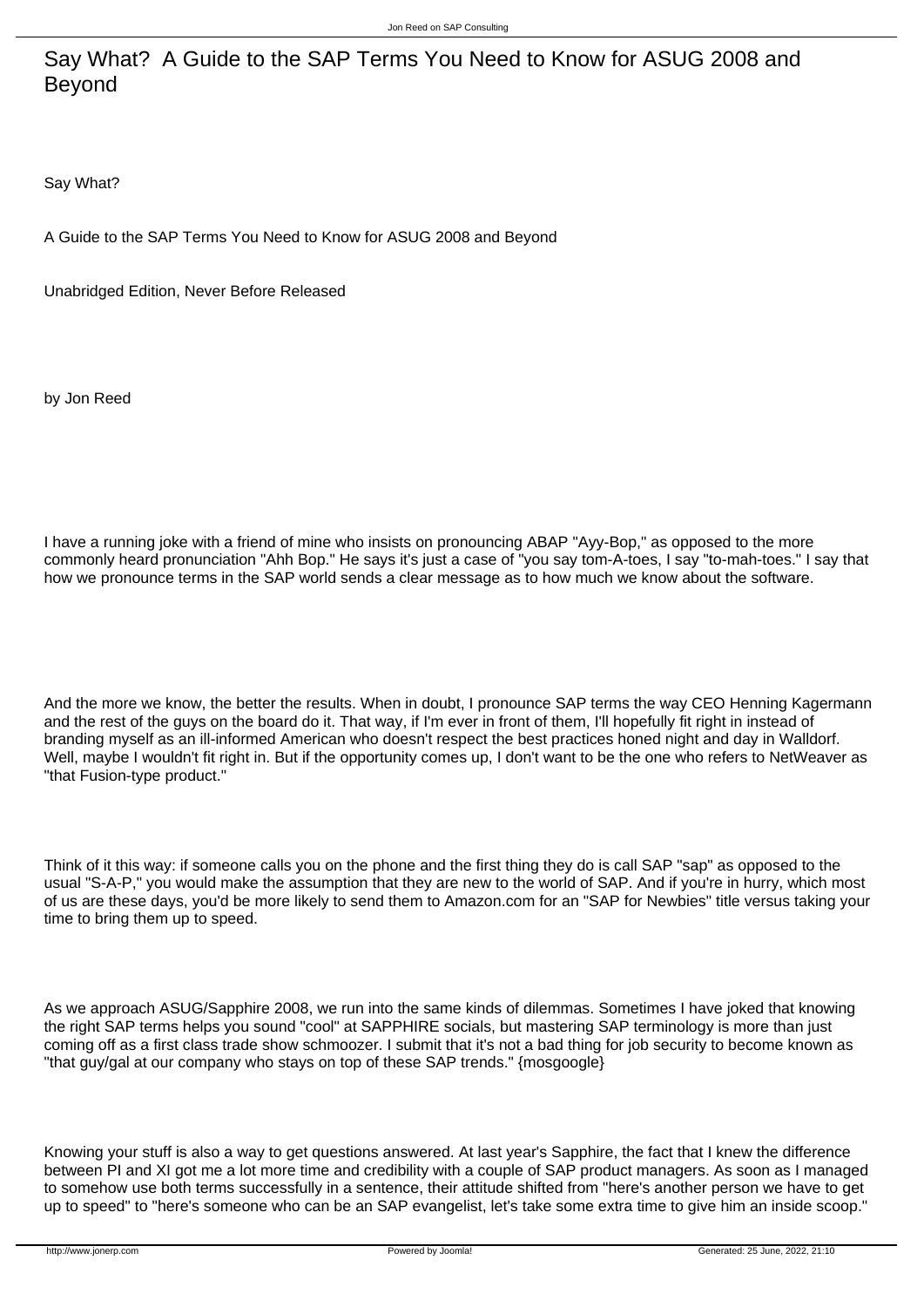Of course, the need for a terminology primer is exacerbated by how quickly SAP tries a term on for size and moves on to another - but not after spending sizable chunks of time and money branding product names that are quickly discarded, or, in extreme cases, appropriated by some other SAP product. I have actually seen SAP product representatives misuse SAP terms or use outdated product names. If these folks have trouble keeping up with SAP, what about the rest of us?

But attending a crash course on SAP terminology wouldn't be much fun, no matter how strong the coffee, so instead, Managing Editor Cheryl Cave proposed that I do an easy-to-skim version that you can read on the plane or while you are waiting for tickets at Disney World Orlando.

What follows is a freewheeling SAP terminology guide that you can put to use at ASUG/Sapphire and beyond. Hopefully knowing your way around the SAP vocabulary matrix will help you to get your SAP questions answered. In just a few short minutes, you can become the go-to-person at the water cooler when it comes to what's hip and what's not in SAP.

It does seem like SAP's product name changes can be somewhat arbitrary, but I find that in most cases they are not. So, with each term, I will provide my best answer as to why the term is being phased out or brought in. Note that this represents my take alone and does not represent SAP's views nor that of SAPtips.

SAP Terms You Can Use to Impress

ERP 6.0 - "ERP 6.0" is the name for SAP's latest core ERP release. This is the NetWeaver-driven, service-enabled version of the product that will receive standard maintenance support through 2012. The "ERP 6.0" version name replaces all kinds of other term combinations I will get to during this piece. Why the term change? SAP wanted to get rid of some previous terms that were confusing, and some that were dated by the year (for a little while, ERP 6.0 was called "mySAP ERP 2005"). For a little while, SAP referred to the core ERP component of ERP 6.0 as "ECC 6.0," but SAP now wants to emphasize business-friendly terms over terms that make SAP sound complicated and technical. "ECC" is one of those abbreviations that conjures up images of IT folks with pocket calculators who are needed to translate SAP into terms businesspeople can understand. So, the "ECC" term is still in use, because technically it still represents the enterprise core of ERP 6.0, but it's not a term of emphasis when SAP describes its new solutions.

eSOA Â - At this point, if you haven't run into the term "Enterprise SOA," or "eSOA" for short, it's time to take a break from go-live and come up for air. In the years to come, we're going to see plenty of the term "eSOA" in the years to come, as SAP has literally staked the success of its product the next five years on the appeal of eSOA. If you want to read more on eSOA, check out my last three CIO Corner columns. For now, we can use the shorthand version and say that SAP's eSOA bet is probably a good one. Across the industry, software vendors of all kinds are racing to become "SOA friendly." The appeal? SOA may be able to offer the same benefits of Enterprise Application Integration (EAI), but without the hassles of custom interfaces. SOA is based on universal (or near-universal) standards, and SAP's eSOA product is no exception. So, this is a term you want to work into your PowerPoints sooner rather than later! Why the term change? Some of you may be wondering where the heck the term Enterprise Services Architecture, or ESA for short, ran off to. For a brief and spastic period, SAP marketed the heck out of "ESA" as their SOA solution. So why the swap to eSOA? I have never heard an official explanation from SAP, but my take is that SAP realized it could not win the branding war against the commonly-used SOA phrase. So, why not piggyback onto the broader marketing of the SOA phrase with the eSOA moniker? It seems to work.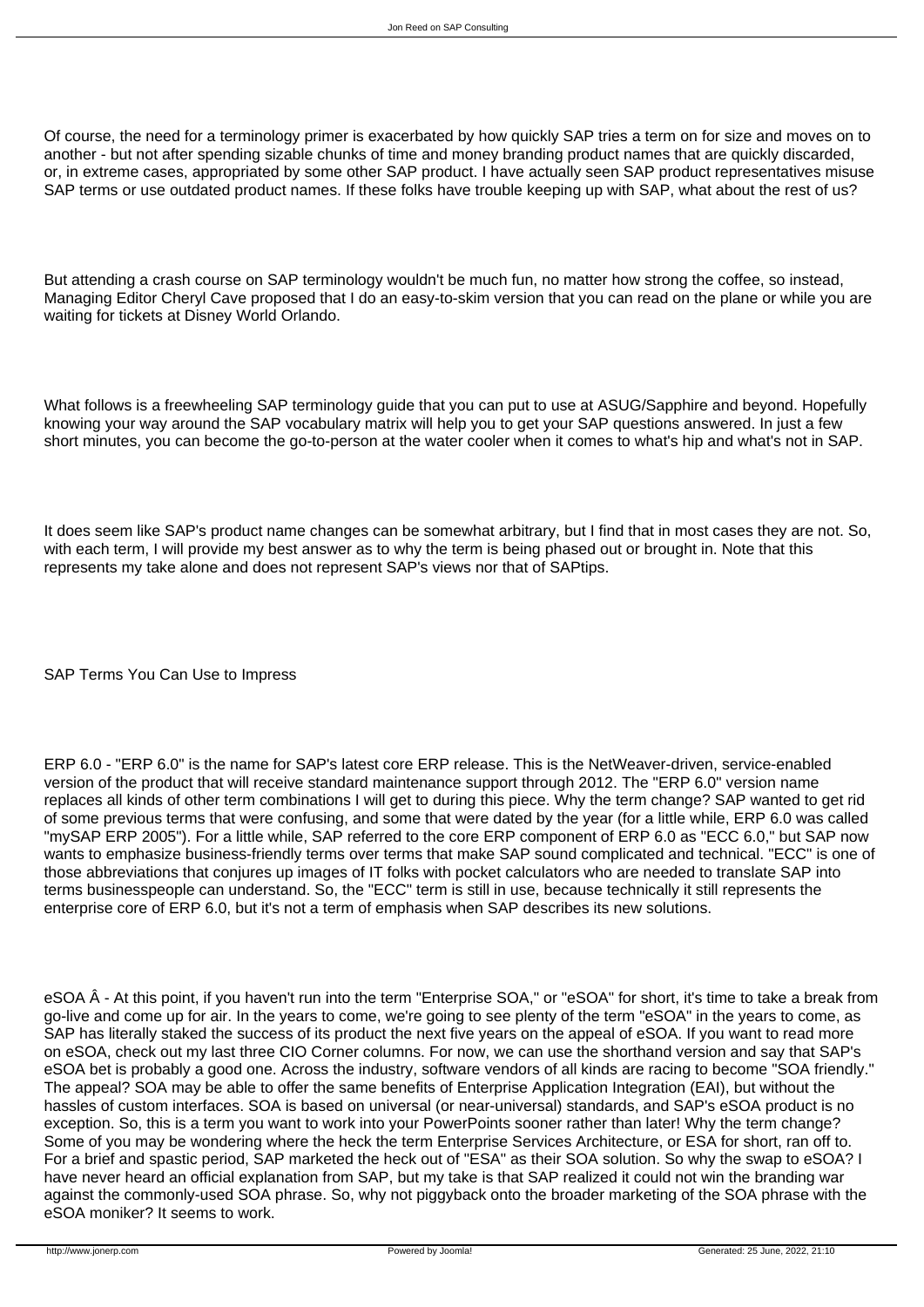NetWeaver - SAP has put huge resources into the branding of the NetWeaver name. If  $\hat{A}$  anything, I would say that NetWeaver is misused by the implication that it's really just one product. I see NetWeaver as an umbrella for a series of inter-related products. The end result? A whole slew of SAP terms that were previously more like stand-alone products are now official prefaced by the NetWeaver term. So, the way to impress your friends with NetWeaver is to be wellversed in all the main products under the NetWeaver umbrella. Just look at all the terminology casualties caused by NetWeaver alone:

NetWeaver Portals (formally Enterprise Portals)

NetWeaver BI, or NetWeaver Business Intelligence (formerly Business Warehouse)

NetWeaver Composition Environment (CE) - new SAP Java-based development environment with a combination of new and old tools within it.

NetWeaver Master Data Management (MDM) - new MDM solution, ships with NetWeaver but as of this writing costs an additional fee to activate.

NetWeaver Application Server (formerly Web Application Server) - not a product SAP emphasizes in marketing as much as the others, this is the engine of the NetWeaver car.

NetWeaver PI, or NetWeaver Process Integration (formally NetWeaver XI or NetWeaver Exchange Infrastructure; this one deserves its own entry).

PI (Process Integration) - PI is the integration hub of SAP's NetWeaver architecture and is also the recommended platform for SAP's eSOA initiatives. For a ridiculously brief period, before it was re-branded as PI, this product was known as the Exchange Infrastructure (XI). PI is a very important part of SAP's technical vision, so SAP was ruthless about naming it appropriately, even if the quick name change caused some customer confusion. Of course, the problem has been compounded by the fact that the "PI" term was already used in the SAP lexicon to refer to "Process Industries."

Often, we saw this come into play as the PP-PI module, or SAP's Production Planning configuration for Process Industries. Perhaps SAP felt comfortable making this change because PP-PI is much more of an SAP R/3 term than an ERP 6.0 term. To the best of my knowledge, PP-PI is still in use, as is the term "SAP for Process Industries," so for now, both usages of the PI moniker are still in use at the same time. At least year's SAPPHIRE, I even met a product manager who had responsibilities in both areas. I asked him about it and all he did was laugh. He stopped laughing before I did.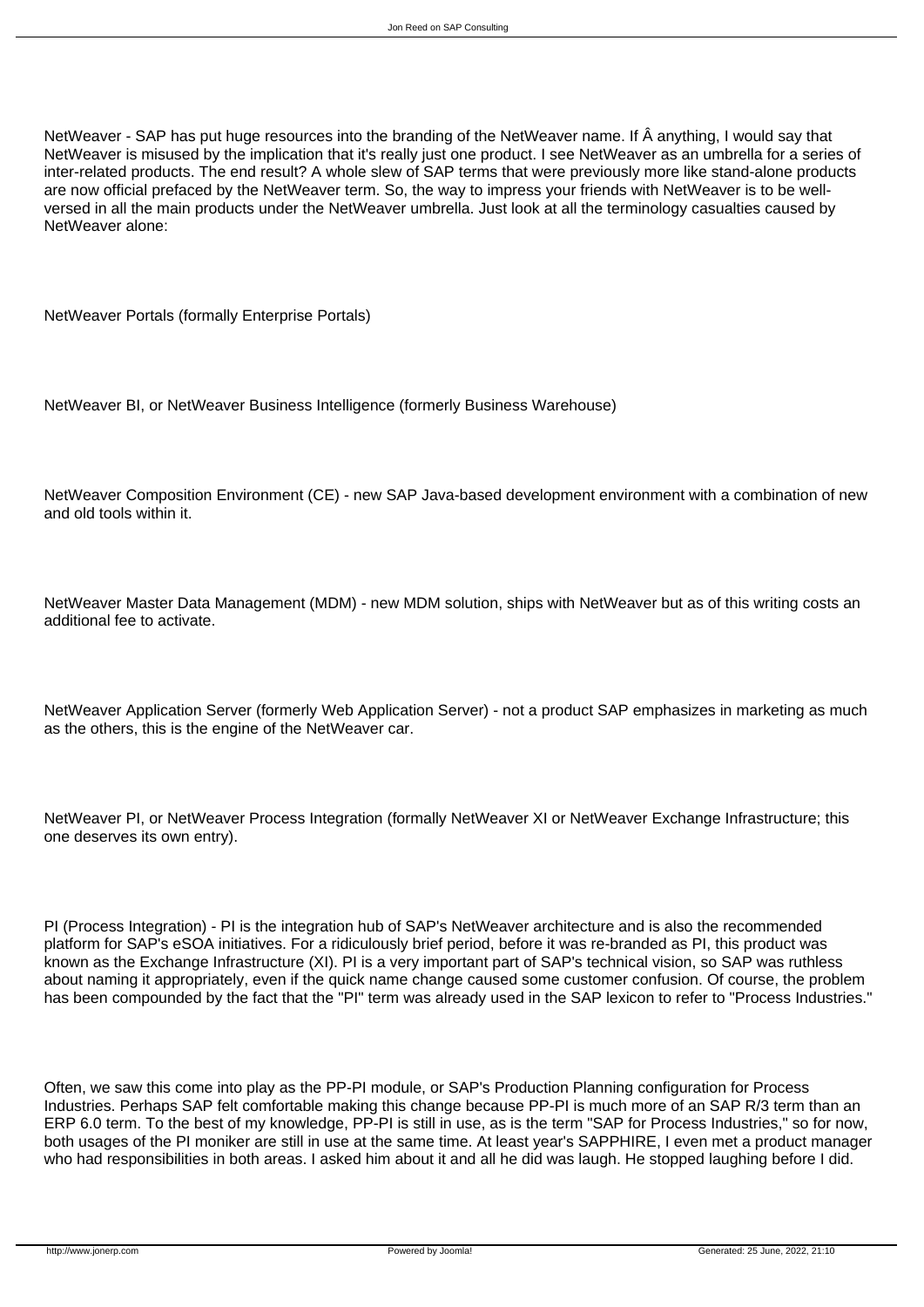At this point, when we see the term PI, it usually means NetWeaver PI, unless it has PP in front of it. Why the term change? SAP is trying to position itself as a "Business Process Platform," and as such, SAP wants to be perceived as a business-driven application, rather than an IT-driven product. XI, once again, sounds like something overly technical, something that would require a mechanic to lift up the hood of your ERP system and do things for you. "PI," for "Process Integration," implies a more elegant view of ERP, one that hides the complexity from you and lets you model your own processes and build them right into the SAP system without being at the beck and call of the Information Technology department. {mospagebreak heading=Page 1}

Terms You Should be Careful With

Now that we've covered the hippest SAP terms, we move into trickier territory. This section contains SAP terms you can still use, as long as you are careful about the context. Used properly, folks will know that you are aware of the latest terms, but that you choose to use a different term for accuracy's sake (perhaps because your particular SAP environment is still running these products).

So, here's some terms we can use, but should still be careful with:

Web Application Server - I can't think of a reason offhand why you would need to use this term unless you are deep into the technology, but there are some flavors of NetWeaver that still run on the Web Application Server. Technical team members can certainly use this term for clarity on support and installation issues. One additional reason that SAP has shifted the term Web Application Server to NetWeaver Application Server? Web Application Server was often abbreviated as "WAS," the same abbreviation as IBM's WebSphere Application Server - a situation that caused confusion. Rumor has it that IBM, one of SAP's most important partners, was not too thrilled about SAP's use of WAS either. Change term - problem solved.

BW (or Business Warehouse) -Â Many SAP shops are still running on a flavor of BW that is actually still called BW. If you're running BW 3.5 or under, you are still definitively on BW, not BI so you can still use the classic "BW" reference. We don't get into the usage of the "BI" term until NetWeaver BI 7.0. Why did SAP change terms? Because they didn't want their product to sound like it was operated by a geek squad out of a warehouse, they wanted to make it sound like the robust business intelligence platform that it truly and finally is. In addition, the industry buzz has shifted away from "data warehousing" and onto the trend of "business intelligence." BW-to-BI allows SAP to capitalize on that branding momentum.

Basis - Basis is a tricky one because we aren't sure if SAP is going to create a new term for "NetWeaver System Admin" or just stick with Basis, as in "NetWeaver Basis." I have seen the phrase "NetWeaver Basis" on some job descriptions, but I haven't seen it used by SAP itself. This one is too early to call, but my bet is on SAP phasing out the Basis term because it is so closely tied to the R/3 systems architecture that is being supplanted by NetWeaver. Of course, many customers are still on older versions of R/3 (typically 4.7 or lower) that are not NetWeaver-driven. These folks can still be using the Basis term freely. But once we get into NetWeaver environments, tossing the term "Basis" around might make you seem a little, well, "old school."Â You might not get invited to run your company's "Where is SAP headed next"? presentation if you use the term "Basis" too freely. I never liked the term myself, as it has too many connotations from other accounting contexts, so I won't mind seeing it go.

ABAP - Actually, ABAP may be the one term from the R/3 world that remains alive and well. SAP backed off of ABAP a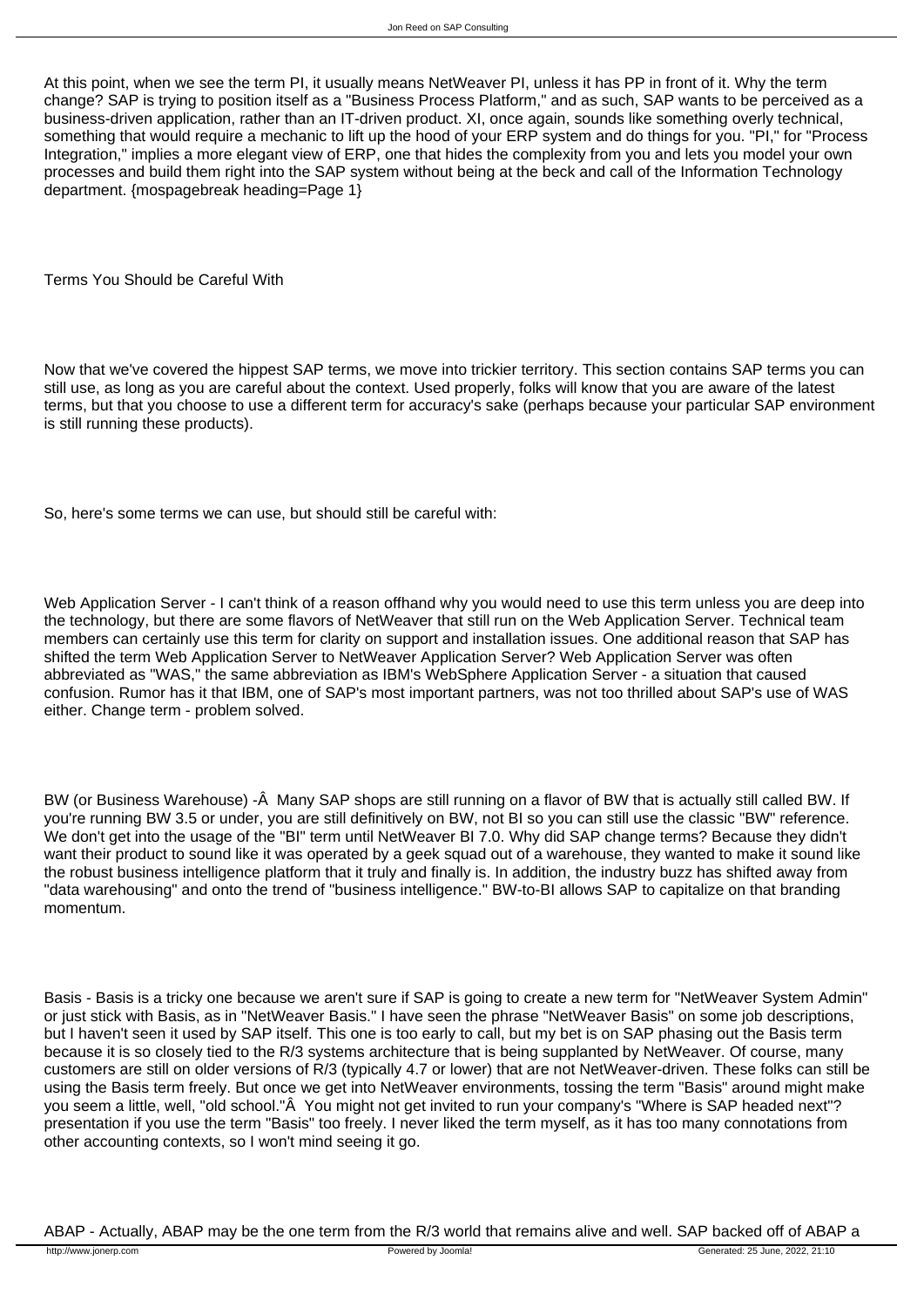few years ago and pushed its Java-friendliness, but its customer base, heavily invested in ABAP customizations, was not too thrilled with that approach. These days, ABAP may not get much marketing attention from SAP, but ABAP is still very much a part of SAP's "development platform of the future." True, SAP's next-generation Composition Environment (CE), is exclusively Java-based, but there are many important development tools that are ABAP-based (Web Dynpro for ABAP for one) and many NetWeaver-based processes that are driven at least partially by ABAP code. ABAP is here to stay, but if we use the term too much, it gives the impression that we're not clued into the eSOA-based approach.

The eSOA shift is about not being tied to any one development language, even one as trusty as ABAP. The eSOA vision is really about allowing companies to use the development tools of their choice, or in many cases, using modeling tools to integrate business processes into the technical layer with less hands-on coding than ever before. To be extra cool. when you talk about ABAP, if you can work in some mentions of "Object-Oriented ABAP," or "ABAP Objects," then you will give off the vibe that you understand the overriding importance of re-usable programming techniques in the eSOA era. Just remember, if you use this term, don't pronounce it "Ayyy Bop." Not unless you want to get into a "Tomato/Tomahto" argument with some SAP know-it-all like me.

Terms You Probably Shouldn't be Using

mySAP - Before "NetWeaver" came along, "mySAP" seemed like the term SAP had staked its future on. But now, SAP is dramatically phasing out the "mySAP" term. It is getting harder and harder to find the term "mySAP" anywhere in SAP's solutions literature, which is a bit of a shock given that not long ago, "mySAP" went in front of all of SAP's new ERP releases, as well as before its "Business Suite" products. For a few years after Y2K, SAP plastered the term "mySAP" in front of everything as a way of making clear that SAP was now in tune with Internet trends. But the personalization of the web has gone beyond the "my" prefix into the Web 2.0 arena of blogging and podcasting and trackbacks, and the mySAP term now comes off as dated. I suspect that's why SAP is phasing it out. "mySAP" served a purpose, but you can only brand a few terms in a big time way, and SAP is largely focused on branding ERP 6.0, eSOA, and NetWeaver now. "mySAP" seems like a terminology bandwidth casualty. Think of it as an honorable discharge, and consider discarding it from your SAP vocabulary also.

mySAP ERP 2005 - This term has all kinds of problems with it. Beyond the fading "mySAP" aspect, SAP is trying to drop the year numbers from all it's products. It's all about ERP 6.0 now.

ECC 5.0Â - ECC 5.0 was the "Enterprise Core Component" of the mySAP ERP 2004 release, another mouthful for the terminology scrap heap, now superseded by the ERP 6.0 release. The only reason to use "ECC 5.0" would be if you were trying to complete an "SAP Crossword Puzzle," or if you were referring specifically to the ECC 5.0 environment or working for a company that is currently running on ECC 5.0. There are more than a few companies are running on ECC 5.0 now, though their numbers are rapidly being eclipsed by those that are either running on, or are moving to, ERP 6.0, which has the ECC 6.0 core. $\hat{A}$ 

XI - Pretty much the same deal here as with the ECC 5.0 term. "XI" had a limited shelf life and pretty much only applies when referring to those live SAP customers still running on XI. Otherwise, it's "all PI, all the time."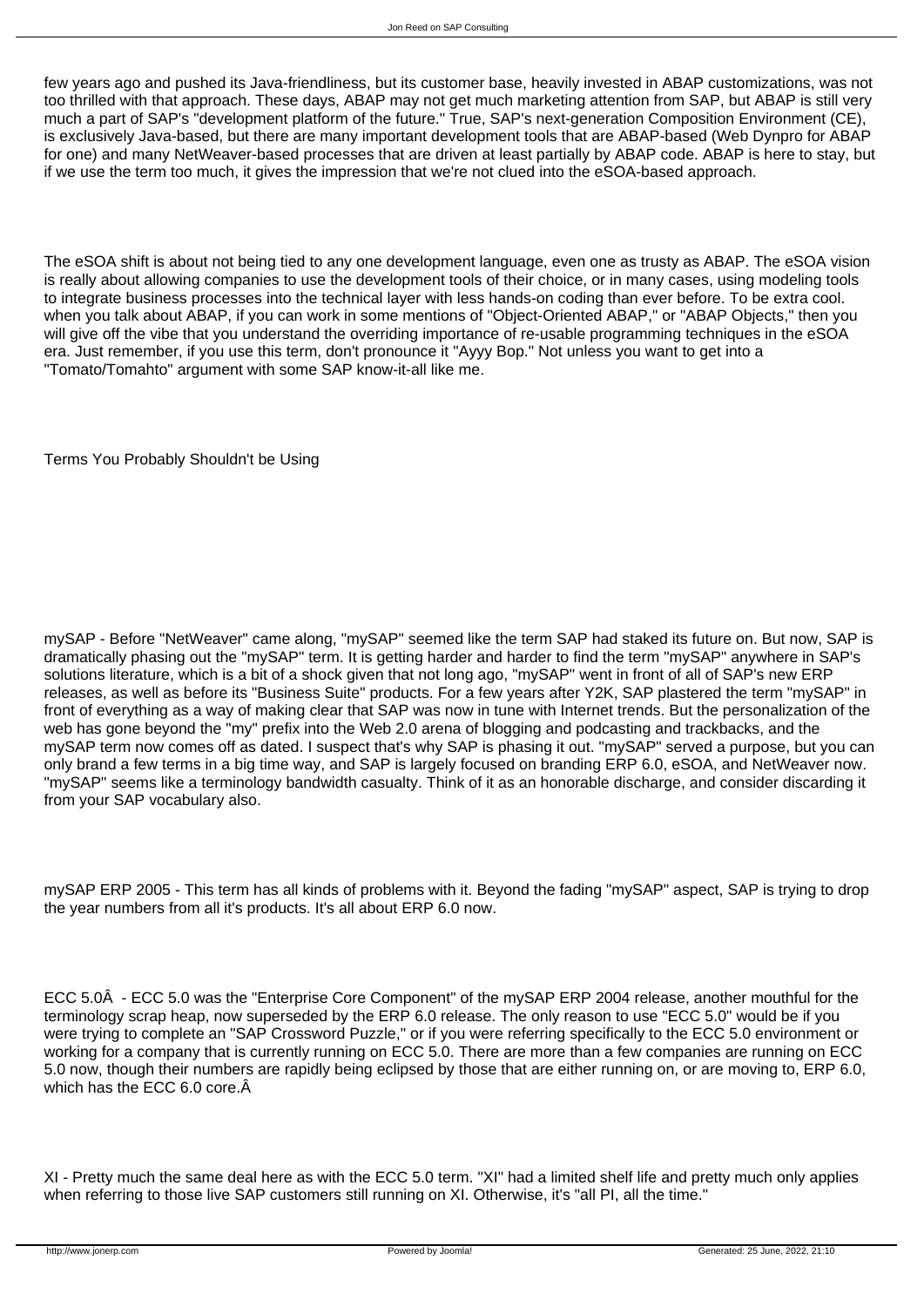Service Management - This term can still be used, as long as it's not confused with the newer "CRM Service" or "SAM" (Strategic Asset Management) terms. Many SAP users are still running on the Service Management (SM) product; others partake in the CRM-based version of this product (CRM Service). SAM is an unrelated term but it's just one "A" away from an identify conflict, and I ran into someone who confused the two just last week.

Please Stand at the Back of the Room (If You Use These Outdated Terms)

Usage of these terms may cost you the select seats on the ASUG conference bus. It's wise to retire them unless you have been asked to write a history of SAP.

New Dimensions - I still hear people use this outdated term from time to time. I was never fond of it; I've joked in the past that it sounded more like a New Age cult than a cutting edge product. It's hard to believe that SAP once poured millions into the usage of this term on a broad scale. New Dimensions used to be the term used to describe the immature products that have now become the robust "SAP Business Suite" product line. It's a funny term to drop when you want to remind people of how wacky SAP can be, but I'd save it for those purposes only.

Business Information Warehouse - The Business Information Warehouse, or BIW term, went out of fashion years ago, as SAP made the first of several shifts in the product that pushed it away from affiliation with tech tools and towards a business intelligence platform. The BIW term harks back to a time when the data warehousing market was in its heyday. At that time, SAP was actively seeking credibility from the leaders of the data warehousing movement, such as the father of data warehousing, Bill Inmon, who was one of many who was initially critical of SAP's fledgling BIW product, perceiving it as an affront to the sophistication of true data warehousing. But the last I heard of Inmon, he had worked some stumping for NetWeaver BI into his schedule, so that shows you how much times change, and how well SAP evolves its products.

Conclusion

I hope that the tongue-in-cheek tone of this article did not take anyone back to unwanted memories of high school when people were considered cool or uncool based on what came out of their mouths. At the same time, I also hope that the tone of this piece did not take away from the importance of staying on top of SAP's terminology. I have seen many SAP professionals capitalize on their knowledge of SAP trends. I would go so far as to say that all the exceptional SAP professionals I know make it a point to stay on top of the SAP product line and the terms SAP employs.

Some of these terminology decisions can seem random, but I hope I've shown that despite some missteps, there is a method to SAP's terminology madness. I wish all SAPtips readers the best of luck at the spring conferences, and I hope to see you there. I'll be the one with the little notepad, scribbling down the terms I will use in the next update to this article.